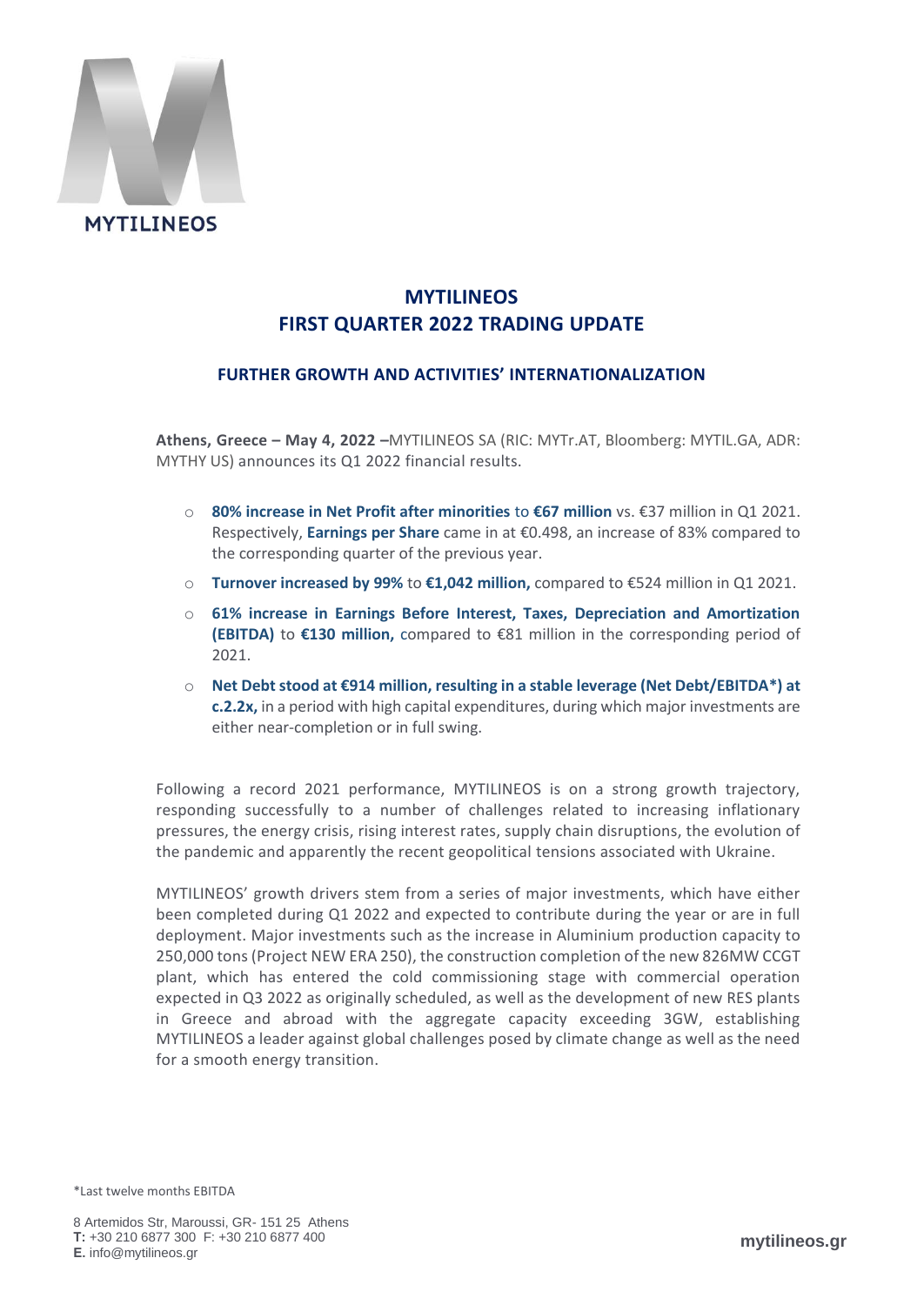## **1. KEY FINANCIAL FIGURES**

| amounts in m. $\epsilon$ | Q1 2022 | Q1 2021 | $\Delta\%$     | Q4 2021 | Δ%             |
|--------------------------|---------|---------|----------------|---------|----------------|
| Turnover                 | 1,041.5 | 524.0   | 98.8%          | 965.9   | 7.8%           |
| <b>EBITDA</b>            | 130.3   | 80.9    | 61.1%          | 117.5   | 10.9%          |
| <b>EATam</b>             | 67.2    | 37.3    | 80.2%          | 46.4    | 44.9%          |
| EPS*                     | 0.498   | 0.273   | 82.6%          | 0.343   | 45.3%          |
| Margins (%)              |         |         | $\Delta$ (bps) |         | $\Delta$ (bps) |
| <b>EBITDA</b>            | 12.5%   | 15.4%   | $-293$         | 12.2%   | 34             |
| EATam                    | 6.5%    | 7.1%    | -66            | 4.8%    | 165            |

\*Calculated on a weighted average number of ordinary shares

Compared to Q1 2021 figures on a consolidated basis:

**Turnover** amounted to **€1,042 million** compared to €524 million in the first quarter of 2021, posting an increase of 99%. **Earnings before interest, taxes, depreciation and amortization** (EBITDA) stood at **€130 million**, compared to €81 million in the corresponding period of 2021, benefiting from the steadily strong performance of the Metallurgy as well as the Power & Gas BU's, coupled with the significantly improved performance of the Renewables & Storage Development BU.

Metallurgy BU has been significantly benefited by its competitive production cost structure, higher LME prices as well as high aluminium premiums, which for Southeastern Europe have settled at record levels. Power & Gas BU is benefiting from the fact that is operating the most efficient fleet of thermal plants in Greece, which will be further enhanced by the addition of the new 826MW power plant, expected in the coming months.

**Net profit** after taxes and minority interests, rose to **€67 million**, an increase of 80% compared to Q1 2021 (€37 million)

Q1 2022 results already confirm management's 2022 profitability targets, as stated in the 2021 Annual General Meeting (AGM). In the upcoming AGM, in June 2022, profitability guidance will be updated, taking into consideration the significant progress of the investments across all Business Units.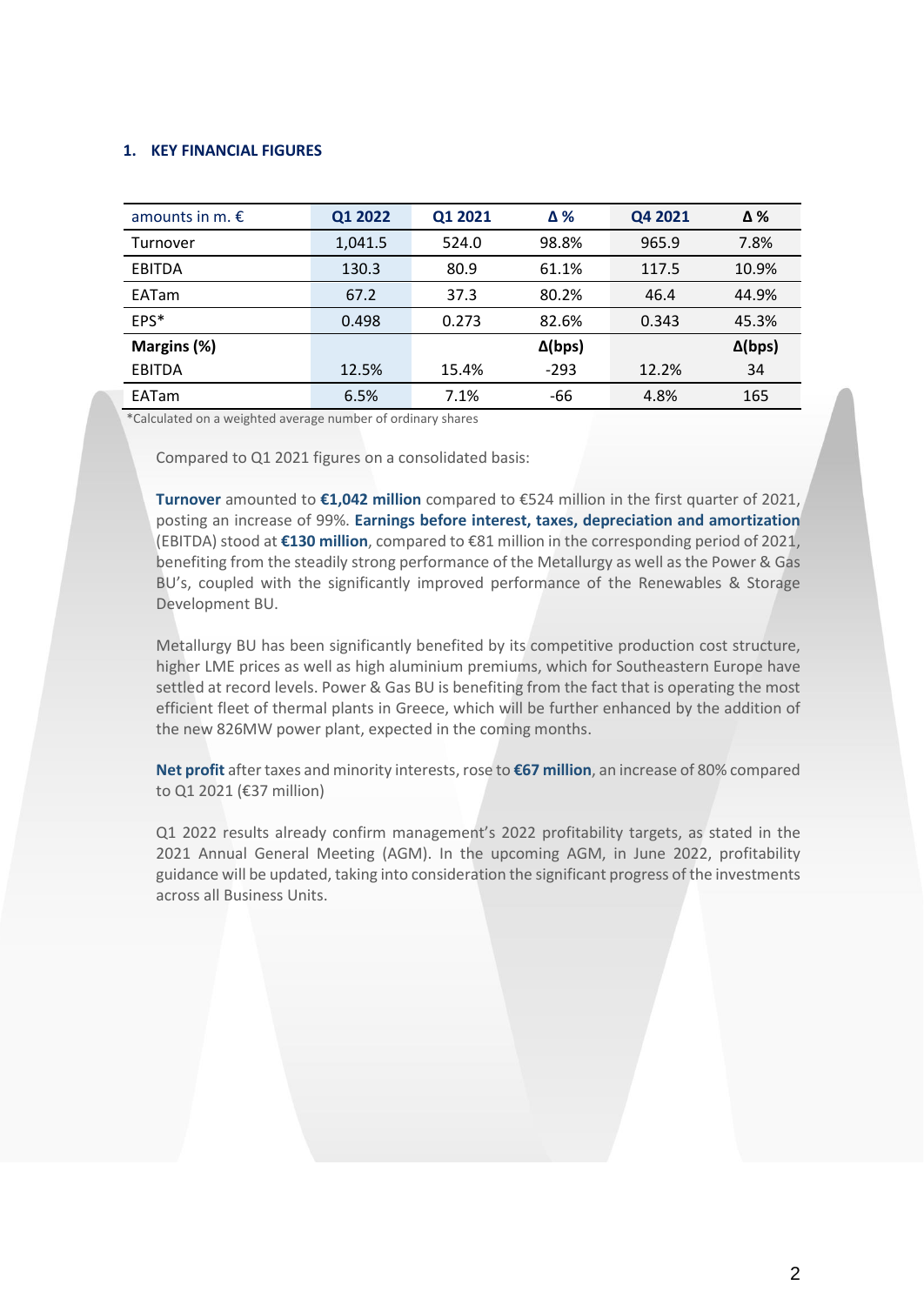## **2. BUSINESS UNITS OPERATIONAL UPDATES**

Greek Market Data – Q1 2022

## **2.1. Power & Gas Business Unit**

| amounts in m. $\epsilon$ | Q1 2022 | Q1 2021 | Δ%             | Q4 2021 | Δ%             |
|--------------------------|---------|---------|----------------|---------|----------------|
| Revenues                 | 641.2   | 191.1   | 235.6%         | 573.0   | 11.9%          |
| <b>FBITDA</b>            | 60.8    | 29.2    | 108.3%         | 65.2    | $-6.7%$        |
| Margins (%)              |         |         | $\Delta$ (bps) |         | $\Delta$ (bps) |
| <b>FBITDA</b>            | 9.5%    | 15.3%   | -580           | 11.4%   | -189           |

#### **Production per Unit type [GWh] Q1 2022 Q1 2021 Q1 2022 % of mix Q1 2021 % of mix** Lignite 1,593 1,744 **12%** 14% Natural Gas 5,340 4,038 **39%** 32% Hydros 1,226 1,882 **9%** 15% RES<sup>1</sup> 4,399 4,164 **32%** 33% Net Imports 1,173 890 **9%** 7% Other 6 4 **0%** 0% **Total 13,737 12,722 100.0% 100.0%**

<sup>1</sup>Renewable Energy Sources

| <b>MYTILINEOS Generation (GWhs)</b> | Q1 2022 | Q1 2021 | Δ%  |
|-------------------------------------|---------|---------|-----|
| <b>Thermal Plants</b>               | 1,374   | 1,086   | 27% |
| <b>RES</b>                          | 151     | 160     | -5% |
| Total                               | 1,526   | 1.246   | 22% |

Power & Gas Business Unit reported **turnover** of **€641 million**, representing 61.6% of the company's total turnover, posting a 236% increase on a year-on-year basis. **Earnings before interest, taxes, depreciation and amortization** stood at **€61 million,** in-line with Q4 2021 and significantly improved compared to Q1 2021.

Domestic electricity demand recorded substantial growth in Q1 2022, an increase of 7.9% compared to the corresponding period of 2021, benefiting from the economic restart of the post Covid-19 era.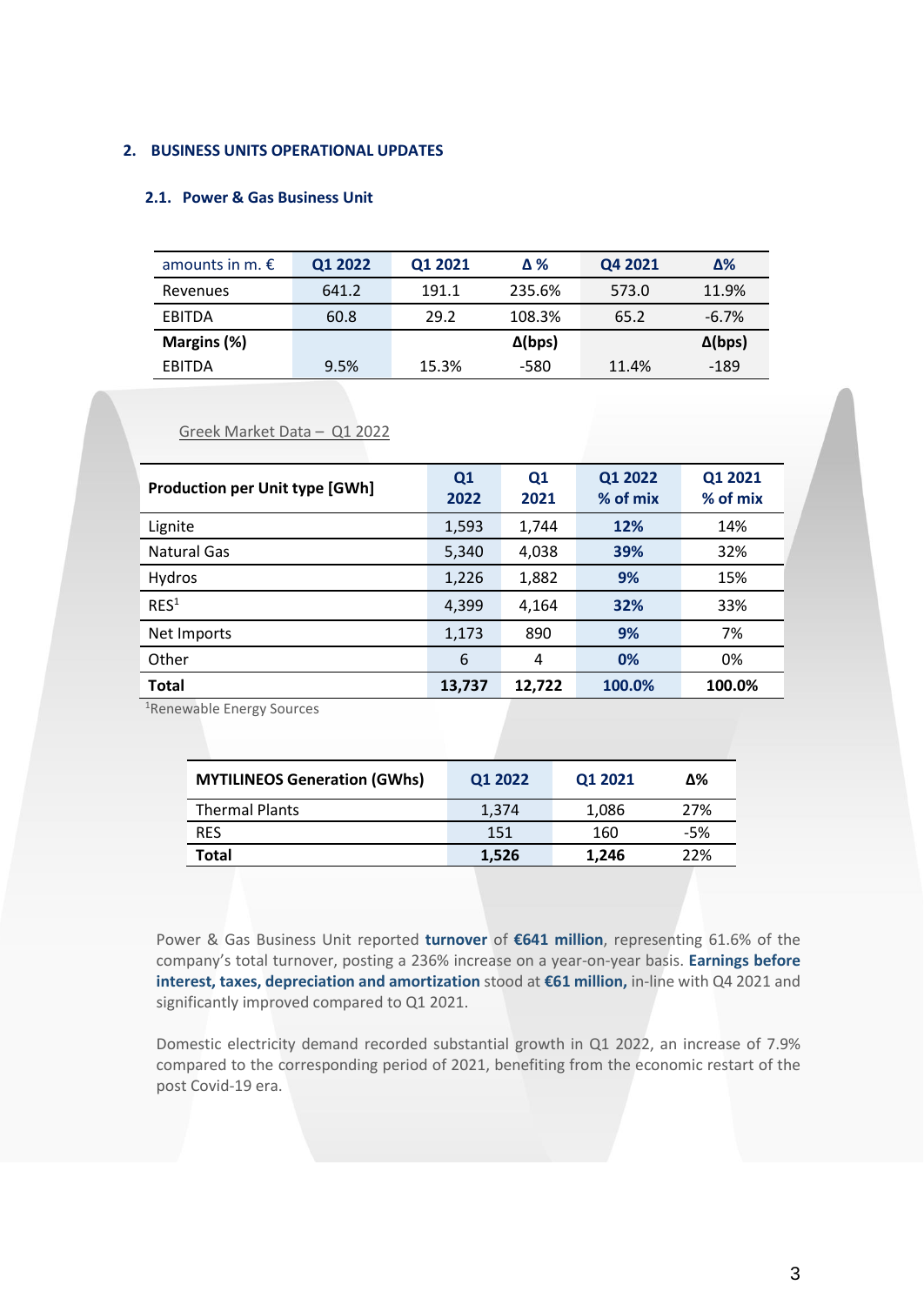The rapid escalation of geopolitical tensions pushed natural gas prices to new highs which in turn boosted the average daily price in the energy exchange (DAM) to 237€/MWh in the first quarter of 2022, peaking at 427€/MWh on March 8<sup>th</sup>, 2022.

High CO<sub>2</sub> prices, which in Q1 2022 came in at an average price of c.83  $\epsilon/t$ , was also a contributing factor for the elevated DAM prices.

In the current environment, the high efficiency and flexibility rate of MYTILINEOS' plants, as a result of significant investments already completed, along with the Company's ability to source natural gas in competitive prices owed to the size of its portfolio, proved to be critical competitive advantages. Thus, production from thermal plants came in at 1.37 TWh, an increase of 27% vs Q1 2021, representing 10.0% of total demand, while total production from both thermal plants and RES increased to 1.53 TWh, representing 11.1% of total demand.

With regards to the production mix, natural gas and RES combined contribution came in above 70% of the country's energy needs, supporting the national goal for the transition to a greener energy mix. Despite increased electricity demand and higher natural gas prices, lignite contribution in Q1 2022 energy mix dropped to 12% from 14% in Q1 2021.

Regarding electricity supply, Protergia is consistently enhancing its presence in retail market, widening its customer base to 338,000 electricity and natural gas customersin the first quarter of 2022, claiming a c.7% market share.

MYTILINEOS, due to its significant experience and expertise in the commodity markets, realised the challenges on a timely manner and adapted its commercial policy accordingly, in an effort to safeguard both the interests of its customers as well as its own profitability.

The new 826MW, highly efficient natural gas fueled CCGT plant is already in the "cold commissioning" phase and is expected to enter full commercial operation in Q3 2022, contributing in the country's energy needs and the transition to a lower carbon footprint energy mix. The project is executed by the company's Sustainable Engineering Solutions BU, thus enjoying substantial synergies, ensuring reduced investment costs.

The new CCGT, which will become the lowest cost and most efficient natural gas user in the Greek market, will further enhance the performance of MYTILINEOS' thermal fleet, the most efficient in the country.

MYTILINEOS' total installed capacity, including the new CCGT and RES units, currently stands at c.2.3GW (out of which 211MW are RES). Consequently, the Company's generation market share is expected to gradually double.

MYTILINEOS, while is pursuing its strategy to strengthen its presence in the Greek RES market as well as abroad, remaining focused on its ambitious environmental commitments, is proceeding with the development of the 1.48GW domestic portfolio (Solar PV), while another 43.2MW of wind parks are in an advanced stage of construction, expected to start commercial operation in Q4 2022, following which MYTILINEOS will operate a wind park portfolio of c.250MW.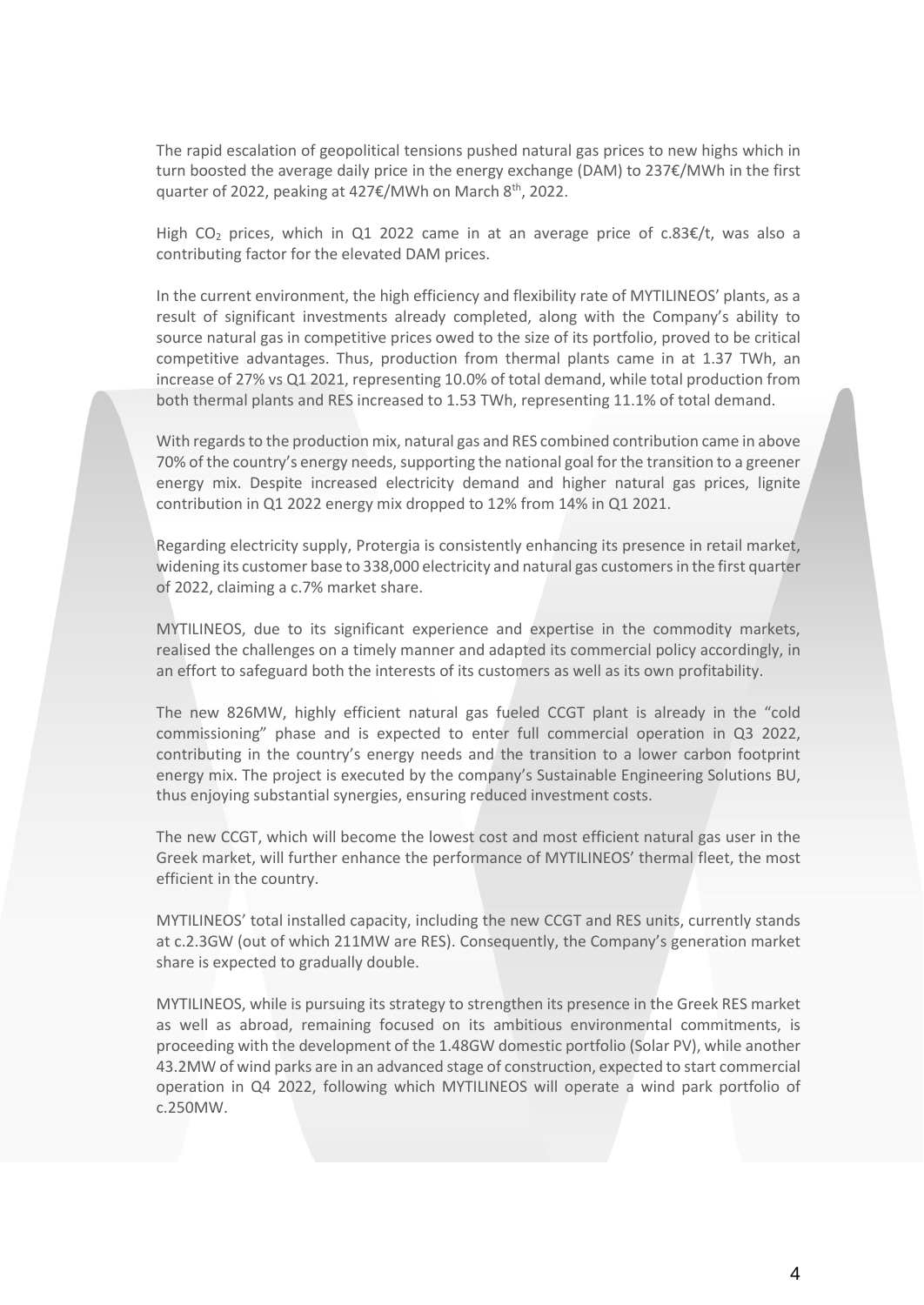## **2.2. Metallurgy Business Unit**

| amounts in m. $\epsilon$ | Q1 2022 | Q1 2021 | Δ%             | Q4 2021 | Δ%             |
|--------------------------|---------|---------|----------------|---------|----------------|
| Revenues                 | 213.9   | 148.0   | 44.5%          | 185.2   | 15.5%          |
| EBITDA                   | 54.6    | 35.1    | 55.4%          | 39.9    | 36.8%          |
| Margins (%)              |         |         | $\Delta$ (bps) |         | $\Delta$ (bps) |
| <b>FBITDA</b>            | 25.5%   | 23.7%   | 179            | 21.5%   | 398            |

| <b>Total Production Volumes (ktons)</b> | Q1 2022 | Q1 2021 | Δ%      |
|-----------------------------------------|---------|---------|---------|
| <b>Alumina</b>                          | 206.0   | 211.4   | $-2.6%$ |
| <b>Primary Aluminium</b>                | 45.4    | 44.4    | 2.1%    |
| Recycled Aluminium                      | 13.7    | 12.9    | 6.4%    |
| <b>Total Aluminum Production</b>        | 59.1    | 57.3    | 3.2%    |

| Aluminium & Alumina Prices (\$/t) | 01 2022 01 2021 |         | Δ%    |
|-----------------------------------|-----------------|---------|-------|
| 3M LME                            | 3.255.7         | 2.100.9 | 55.0% |
| Alumina Price Index               | 419.2           | 299.O   | 40.2% |

During Q1 2022, both Alumina refinery and Aluminium smelter, continued their uninterrupted operation, increasing production levels, mainly those of recycled aluminium, in line with MYTILINEOS's ambitious environmental targets, in an effort for the Company to meet increasing demand.

The Metallurgy Business Unit in the first quarter of 2022 recorded **Turnover** of **€214 million**, which represents 20.5% of total turnover, compared to €148 million in the first quarter of 2021. **EBITDA** came in at **€55 million**, compared to €35 million in the coresponding period of 2021, an increase of 55%.

Aluminuim 3M LME prices surged to a new all-time high of 4,000\$/tn, in early March 2022, as the geopolitical crisis in Ukraine shocked international supply chains, boosted energy costs and raised availability concerns for the metal.

3M LME prices partially de-escalated from the 4,000 \$/tn level to an average price of 3,256\$/tn in Q1 2022.

Billet premiums recorded steep rise, in part due to increased energy costs, but mainly due to the strong and inelastic demand, particularly in the European continent which for months remains the most attractive destination of Aluminium billets worldwide, attracting quantities from all over the world. As a result, average premium billet price jumped in the first quarter of the year by 348%, at an average price of 1,464\$/tn, from 327\$/tn in Q1 2021.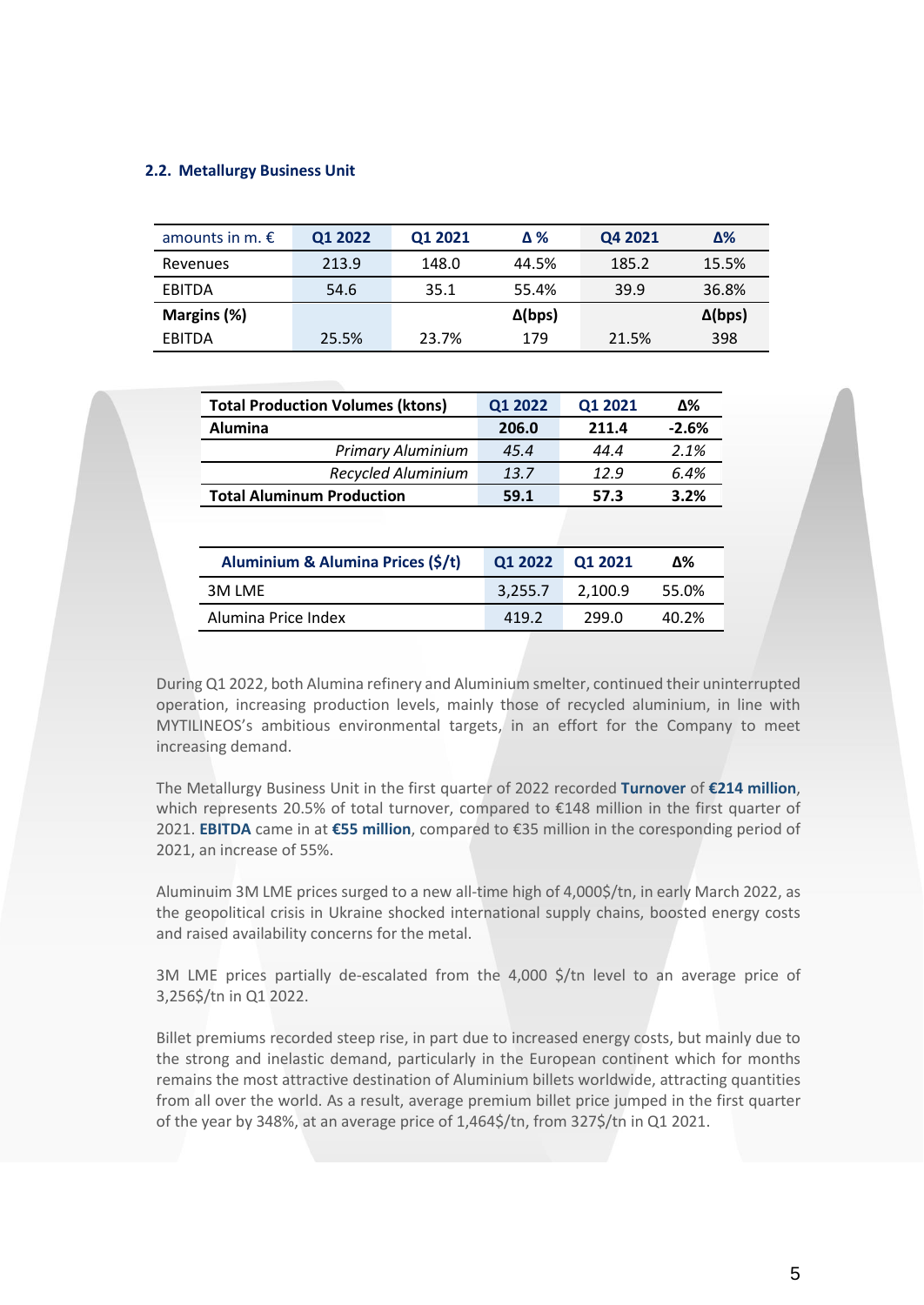Alumina Price Index (API) also recorded a significant increase of 40% in Q1 2022, compared to the corresponding period of 2021, mainly due to the reduced production from both China and Ukraine (Rusal's Nikolaev alumina refinery), as well as the significantly higher energy costs in the production process.

LME Aluminium inventories are in relatively low levels, maintaining Aluminium prices high, as growing demand for the metal has been accompanied by continuously declining supply due to environmentally-fueled production cuts in China, the energy crisis as well as inflationary pressures, which peaked after the crisis in Ukraine have led to the closure of several aluminum production plants, particularly in Europe (although part of the production of primary Aluminium is already being replaced by additional secondary production).

MYTILINEOS has taken appropriate and timely measures to face the various cost variables and the energy cost in particular, while taking advantage of the current favorable Aluminium price environment secures high levels of profitability for the following period. At the same time, the Company remains committed to further enhance its competitive position through successive and highly successful programs to increase productivity and optimize costs over the last decade.

| amounts in m. $\epsilon$ | Q1 2022 | Q1 2021 | Δ%             | Q4 2021 | $\Delta\%$     |
|--------------------------|---------|---------|----------------|---------|----------------|
| Revenues                 | 119.9   | 94.1    | 27.4%          | 120.6   | $-0.5%$        |
| EBITDA                   | 12.0    | 5.3     | 127.8%         | 6.6     | 81.5%          |
| Margins (%)              |         |         | $\Delta$ (bps) |         | $\Delta$ (bps) |
| EBITDA                   | 10.0%   | 5.6%    | 441            | 5.5%    | 452            |

## **2.3. Renewables & Storage Development Business Unit**

The Renewables & Storage Development (RSD) Business Unit, records a strong start to the year in terms of profitability. In particular, **turnover** came in at **€120 million** in Q1 2022 (representing c.11% of total turnover), 27% higher over the corresponding period of 2021, while **EBITDA** rose to **€12 million**, vs €5 million in Q1 2021, posting a 128% increase as well as a doubling of its EBITDA margin.

RSD's Build, Operate & Transfer (BOT), was the main contributor of the aforementioned performance. In particular, following the sale of two projects in Spain with total capacity of 100MW, in December 2021, RSD BU builds momentum via the signing of two SPAs (Share Purchase Agreement), for two projects in the UK with total capacity of 100MW. RSD's global portfolio is maturing rapidly, signaling strong prospects for more transactions to come in the following quarters.

RSD BU intensifies its activities and expects to benefit not only from the accelaration of green energy inclusion in the energy mix globally but also from the consequences of war in Ukraine,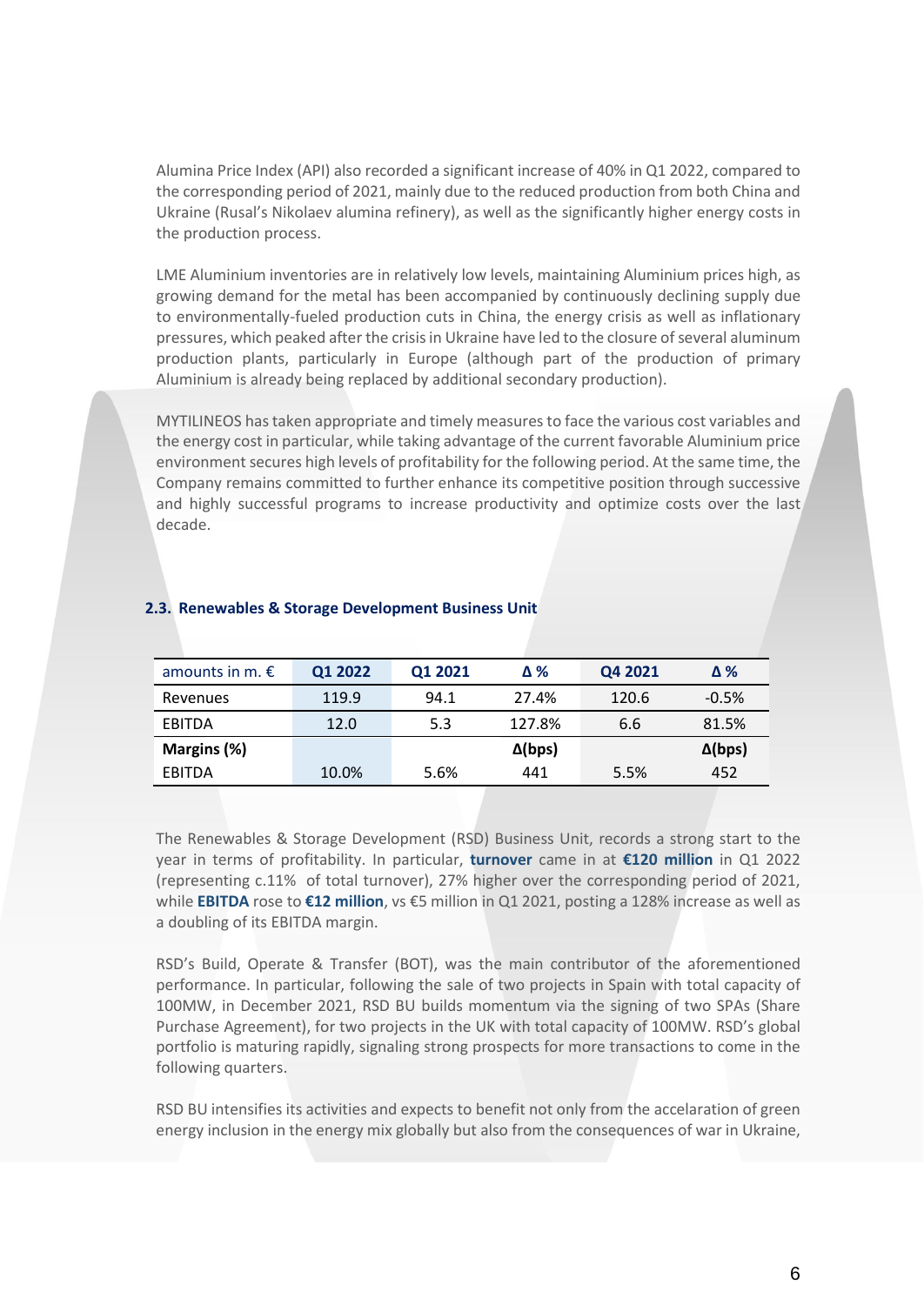which are already reflected in higher demand as well as higher RES prices for projects in mature stage of development.

The total capacity of BOT portfolio for projects in various stages of development came in at c.5GW.

Regarding third-party EPC projects, RSD continues uninerrupted execution in countries like Spain, UK, Greece, Uzbekistan and Chile, with the contracted backlog standing at €214 million, while another €69 million are in negotiation stage.

Finally, RSD BU continues its activity regarding both its own projects as well as third party Battery Energy Storage System (BESS) projects. DuringQ1 2022, RSD secured a 15-year contact at a price of €70,000/MW/year for a 25MW project in Italy, with construction expected to commence in 2023. Additionally, RSD signed two new agreements for third-party BESS turnkey projects in Scotland, with combined power output of 75MWh.

#### **2.4. Sustainable Engineering Solutions Business Unit**

| amounts in m. $\epsilon$ | Q1 2022 | Q1 2021 | Δ%             | Q4 2021 | Δ%             |
|--------------------------|---------|---------|----------------|---------|----------------|
| Revenues                 | 66.5    | 90.8    | $-26.8%$       | 87.1    | $-23.7%$       |
| EBITDA                   | 6.1     | 11.2    | $-45.7%$       | 3.9     | 55.6%          |
| Margins (%)              |         |         | $\Delta$ (bps) |         | $\Delta$ (bps) |
| EBITDA                   | 9.1%    | 12.3%   | $-317$         | 4.5%    | 465            |

Sustainable Engineering Solutions(SES) 2022 **turnover**stood at **€66 million**, representing 6.4% of the Company's total turnover, while the **Earnings before interest, taxes, depreciation and amortization** came in at **€6 million** compared to €11 million in the corresponding quarter of the previous year. SES's expected weaker Q1 2022 performance, owing mainly to the fact that a number of projects are in the final stage of construction or even in the completion stage. However, following the construction commencement of contracted projects as well as the further enhancement of SES's backlog, BU's performance is expected to be significantly improved in quarters to come.

During Q1 2022, in an effort to strengthen its backlog, SES has concluded significant agreements with projects both in Greece and abroad. Specifically, the BU signed engineering, procurement and construction contacts (EPC) for three open-cycle gas turbine (OCGTs) power plant projects in the UK, with contractual value of c.€330 million, establishing its presence in the UK market. Furthermore, it undertook the construction of the largest data center in Greece, which will be solely supplied with "green" energy. Finally, with regards to the infrastructure sector, MYTILINEOS has been announced as a preferred bidder, as part of a joint venture, for the construction of Thessaloniki's ring road, "Flyover", while it has signed a contract for the modernization of a hotel complex in Attica.